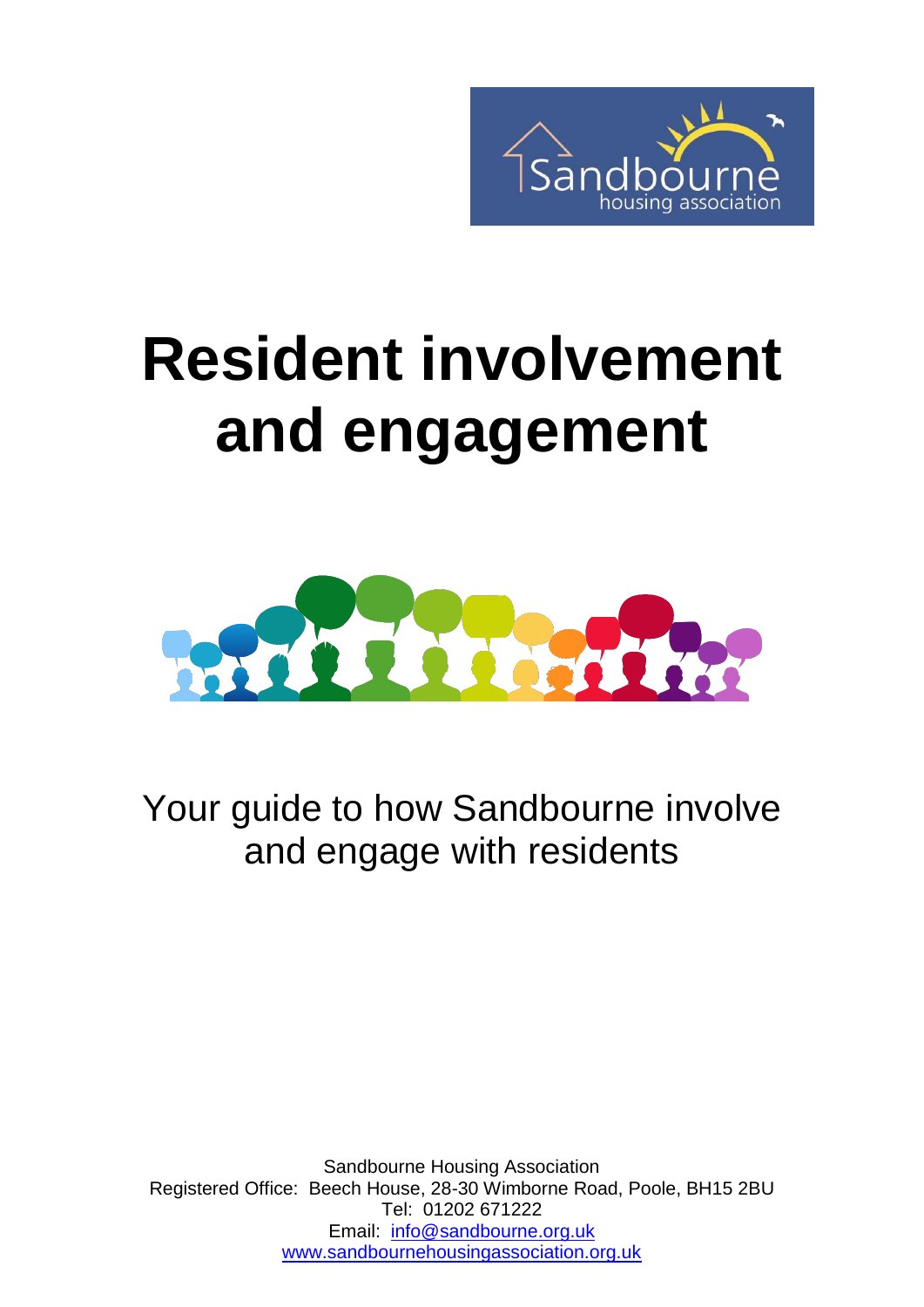# **Introduction**

Involvement is good for residents, good for landlords, good for customer services and good for neighbourhoods.

For this reason, we have produced this leaflet to give residents more information about how Sandbourne encourages involvement and engagement to help shape and improve the services we provide to you.

The use of 'you' applies to all of our occupiers whether you are a tenant, leaseholder or a shared owner.

The use of 'us' or 'we' refers to Sandbourne Housing Association.

### **How residents can get involved**

#### **Service Review Working Groups**

From time to time, working groups may carry out detailed reviews of different aspects of our service, for example repairs and maintenance, rent setting and the letting process. The groups are made up of staff and tenant representatives.

#### **Representation on the Board**

Tenants, leaseholders and shared ownership occupiers are afforded the opportunity to be elected every three years to become a member of Sandbourne's Board. Residents can make up to one-third of the total Board membership.

#### **Tenants' Scrutiny Panel**

We may have a Tenants' Scrutiny Panel that meets regularly. They are happy to meet other representative groups. Tenants' Scrutiny Panels are independent of, although supported by, us.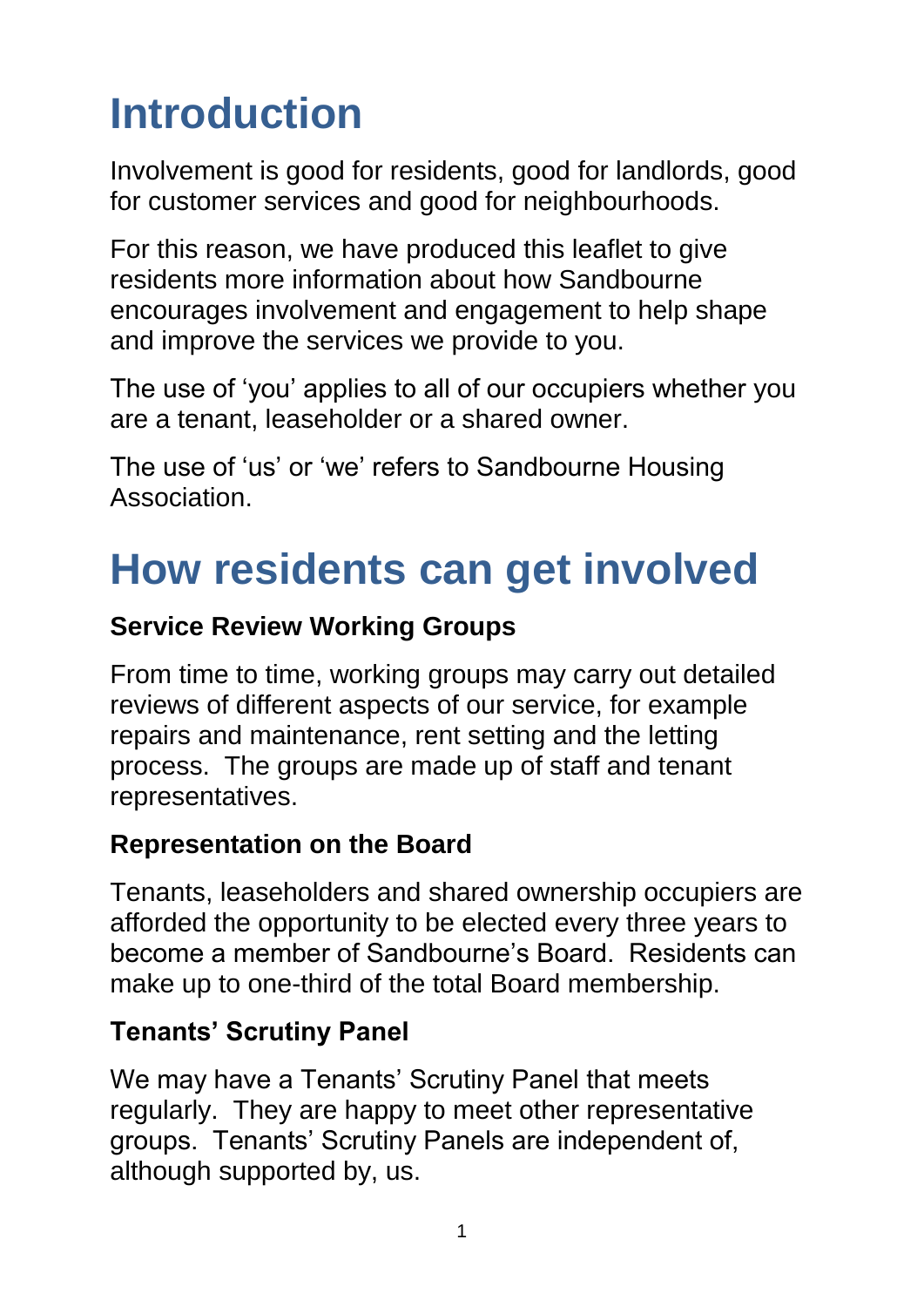All residents are invited to attend our Annual General Meeting (AGM).

#### **Consulting you about our plans**

By law, we must consult with you about:

- any alterations we want to make to your tenancy agreement or licence agreement;
- any significant changes to how we manage our service to you (for example, repair response times or your repair responsibilities);
- any modernisation or improvements that affect you.

We will let you know personally about these matters and encourage you to discuss any concerns or suggestions you have with us.

The way we consult you will vary depending on what needs to be decided and on your preferences on how you wish to be involved.

If the matter gives you cause for concern, let us know and we will meet to discuss it with you at your home or at our office, whichever is more convenient to you.

If the matter concerns the wider community, we will try to consult as many people as possible. We may send everyone an invitation to come for a discussion at an open meeting or day, and we may send out a survey so that everyone can confidentially give their opinion, including those unable or unwilling to attend a meeting.

Whatever way we consult with or involve you, we will make sure that any information we give you is easy to read and understand, and that you have enough details to help you form an opinion.